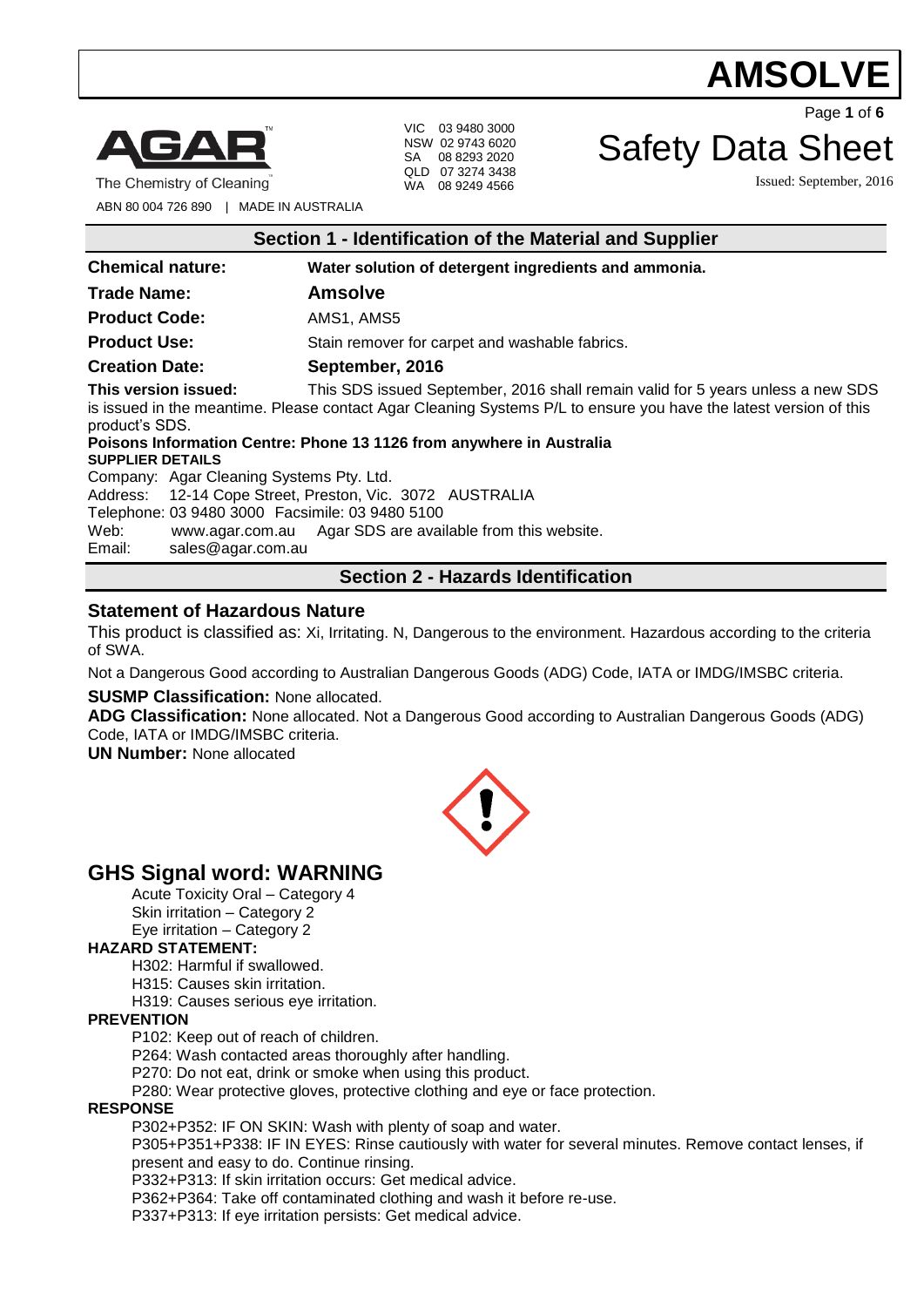# **AMSOLV**

Page **2** of **6**

#### **Emergency Overview**

#### **Physical Description & Colour**: Clear, colourless liquid.

#### **Odour:** Strong ammonia odour.

**Major Health Hazards:** irritating to eyes, respiratory system and skin, irritating to respiratory system and skin.

| <b>Section 3 - Composition/Information on Ingredients</b> |               |          |         |                                |
|-----------------------------------------------------------|---------------|----------|---------|--------------------------------|
| <b>Ingredients</b>                                        | <b>CAS No</b> | Conc, %  |         | TWA $(mg/m^3)$ STEL $(mg/m^3)$ |
| Ammonium hydroxide                                        | 1336-21-6     | $<$ 5    | not set | not set                        |
| 2-Butoxy ethanol                                          | 111-76-2      | ~10      | 96.9    | 242                            |
| Alkaline salts                                            | various       | ~10      | not set | not set                        |
| Other non hazardous ingredients                           | secret        | $5 - 15$ | not set | not set                        |
| Water                                                     | 7732-18-5     | to 100   | not set | not set                        |

This is a commercial product whose exact ratio of components may vary slightly. Minor quantities of other non hazardous ingredients are also possible.

The SWA TWA exposure value is the average airborne concentration of a particular substance when calculated over a normal 8 hour working day for a 5 day working week. The STEL (Short Term Exposure Limit) is an exposure value that may be equalled (but should not be exceeded) for no longer than 15 minutes and should not be repeated more than 4 times per day. There should be at least 60 minutes between successive exposures at the STEL. The term "peak "is used when the TWA limit, because of the rapid action of the substance, should never be exceeded, even briefly.

#### **Section 4 - First Aid Measures**

#### **General Information:**

You should call the Poisons Information Centre if you feel that you may have been poisoned, burned or irritated by this product. The number is 13 1126 from anywhere in Australia (0800 764 766 in New Zealand) and is available at all times. Have this SDS with you when you call.

**Inhalation:** If irritation occurs, contact a Poisons Information Centre, or call a doctor. Remove source of contamination or move victim to fresh air. If breathing is difficult, oxygen may be beneficial if administered by trained personnel, preferably on a doctor's advice. In severe cases, symptoms of pulmonary oedema can be delayed up to 48 hours after exposure.

**Skin Contact:** Wash gently and thoroughly with warm water (use non-abrasive soap if necessary) for 10-20 minutes or until product is removed. Under running water, remove contaminated clothing, shoes and leather goods (e.g. watchbands and belts) and completely decontaminate them before reuse or discard. If irritation persists, repeat flushing and seek medical attention.

**Eye Contact:** Immediately flush the contaminated eye(s) with lukewarm, gently flowing water for 15 minutes or until the product is removed, while holding the eyelid(s) open. Take care not to rinse contaminated water into the unaffected eye or onto the face. Obtain medical attention immediately. Take special care if exposed person is wearing contact lenses.

**Ingestion:** If swallowed, do NOT induce vomiting. Wash mouth with water and contact a Poisons Information Centre, or call a doctor.

#### **Section 5 - Fire Fighting Measures**

**Fire and Explosion Hazards**: The major hazard in fires is usually inhalation of heated and toxic or oxygen deficient (or both), fire gases. There is no risk of an explosion from this product under normal circumstances if it is involved in a fire.

Only small quantities of decomposition products are expected from this product at temperatures normally achieved in a fire. This will only occur after heating to dryness.

Fire decomposition products from this product are likely to be irritating if inhaled.

**Extinguishing Media:** Not combustible. Use extinguishing media suited to burning materials.

**Fire Fighting:** If a significant quantity of this product is involved in a fire, call the fire brigade.

**Flash point:** Does not burn.

| <b>Upper Flammability Limit:</b> |  |  | Does not burn. |  |  |
|----------------------------------|--|--|----------------|--|--|
|                                  |  |  |                |  |  |

**Lower Flammability Limit:** Does not burn.

- **Autoignition temperature:** Not applicable does not burn.
- **Flammability Class:** Does not burn.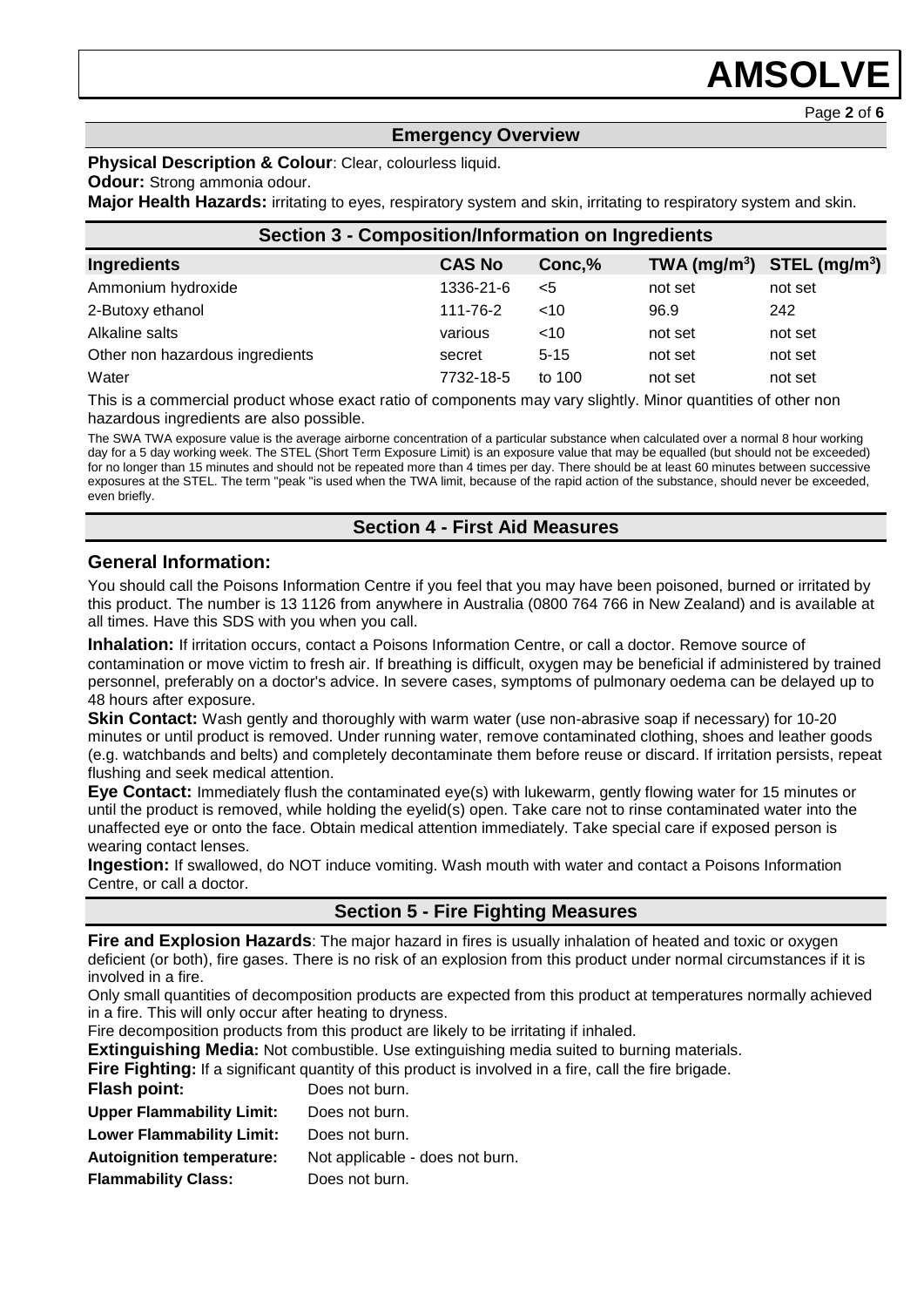# **AMSOLVE**

### **Section 6 - Accidental Release Measures**

**Accidental release:** In the event of a major spill, prevent spillage from entering drains or water courses. Wear full protective clothing including eye/face protection. All skin areas should be covered. See below under Personal Protection regarding Australian Standards relating to personal protective equipment. Suitable materials for protective clothing include PVC, Nitrile. Eye/face protective equipment should comprise as a minimum, protective glasses and, preferably, goggles. If there is a significant chance that vapours or mists are likely to build up in the cleanup area, we recommend that you use a respirator. Usually, no respirator is necessary when using this product. However, if you have any doubts consult the Australian Standard mentioned below (section 8). Stop leak if safe to do so, and contain spill. Absorb onto sand, vermiculite or other suitable absorbent material. If spill is too large or if absorbent material is not available, try to create a dike to stop material spreading or going into drains or waterways. Sweep up and shovel or collect recoverable product into labelled containers for recycling or salvage, and dispose of promptly. Recycle containers wherever possible after careful cleaning. After spills, wash area preventing runoff from entering drains. If a significant quantity of material enters drains, advise emergency services. Contaminated area may be neutralised by washing with weak or dilute acid. Vinegar, citrus juice and most soft drinks may be suitable. This material may be suitable for approved landfill. Ensure legality of disposal by consulting regulations prior to disposal. Thoroughly launder protective clothing before storage or re-use. Advise laundry of nature of contamination when sending contaminated clothing to laundry.

# **Section 7 - Handling and Storage**

**Handling:** Keep exposure to this product to a minimum, and minimise the quantities kept in work areas. Check Section 8 of this SDS for details of personal protective measures, and make sure that those measures are followed. The measures detailed below under "Storage" should be followed during handling in order to minimise risks to persons using the product in the workplace. Also, avoid contact or contamination of product with incompatible materials listed in Section 10.

**Storage:** Store packages of this product in a cool place. Make sure that containers of this product are kept tightly closed. Keep containers of this product in a well ventilated area. Make sure that the product does not come into contact with substances listed under "Incompatibilities" in Section 10. Some liquid preparations settle or separate on standing and may require stirring before use. Check packaging - there may be further storage instructions on the label.

# **Section 8 - Exposure Controls and Personal Protection**

The following Australian Standards will provide general advice regarding safety clothing and equipment: Respiratory equipment: **AS/NZS 1715**, Protective Gloves: **AS 2161**, Occupational Protective Clothing: AS/NZS 4501 set 2008, Industrial Eye Protection: **AS1336** and **AS/NZS 1337**, Occupational Protective Footwear: **AS/NZS2210**.

#### **SWA Exposure Limits TWA (mg/m<sup>3</sup> ) STEL (mg/m<sup>3</sup> )** Ammonia 17 24

No special equipment is usually needed when occasionally handling small quantities. The following instructions are for bulk handling or where regular exposure in an occupational setting occurs without proper containment systems. **Ventilation:** This product should only be used in a well ventilated area. If natural ventilation is inadequate, use of a

fan is suggested.

**Eye Protection:** Protective glasses or goggles should be worn when this product is being used. Failure to protect your eyes may cause them harm. Emergency eye wash facilities are also recommended in an area close to where this product is being used.

**Skin Protection:** Prevent skin contact by wearing impervious gloves, clothes and, preferably, apron. Make sure that all skin areas are covered. See below for suitable material types.

**Protective Material Types:** We suggest that protective clothing be made from the following materials: PVC, nitrile.

**Respirator:** Usually, no respirator is necessary when using this product. However, if you have any doubts consult the Australian Standard mentioned above.

Eyebaths or eyewash stations and safety deluge showers should, if practical, be provided near to where this product is being handled commercially.

#### **Section 9 - Physical and Chemical Properties:**

| <b>Physical Description &amp; colour:</b> Clear, colourless liquid. |                                           |
|---------------------------------------------------------------------|-------------------------------------------|
| Odour:                                                              | Strong ammonia odour.                     |
| <b>Boiling Point:</b>                                               | Approximately 100°C at 100kPa.            |
| <b>Freezing/Melting Point:</b>                                      | Below 0°C.                                |
| <b>Volatiles:</b>                                                   | Water component.                          |
| <b>Vapour Pressure:</b>                                             | 2.37 kPa at 20°C (water vapour pressure). |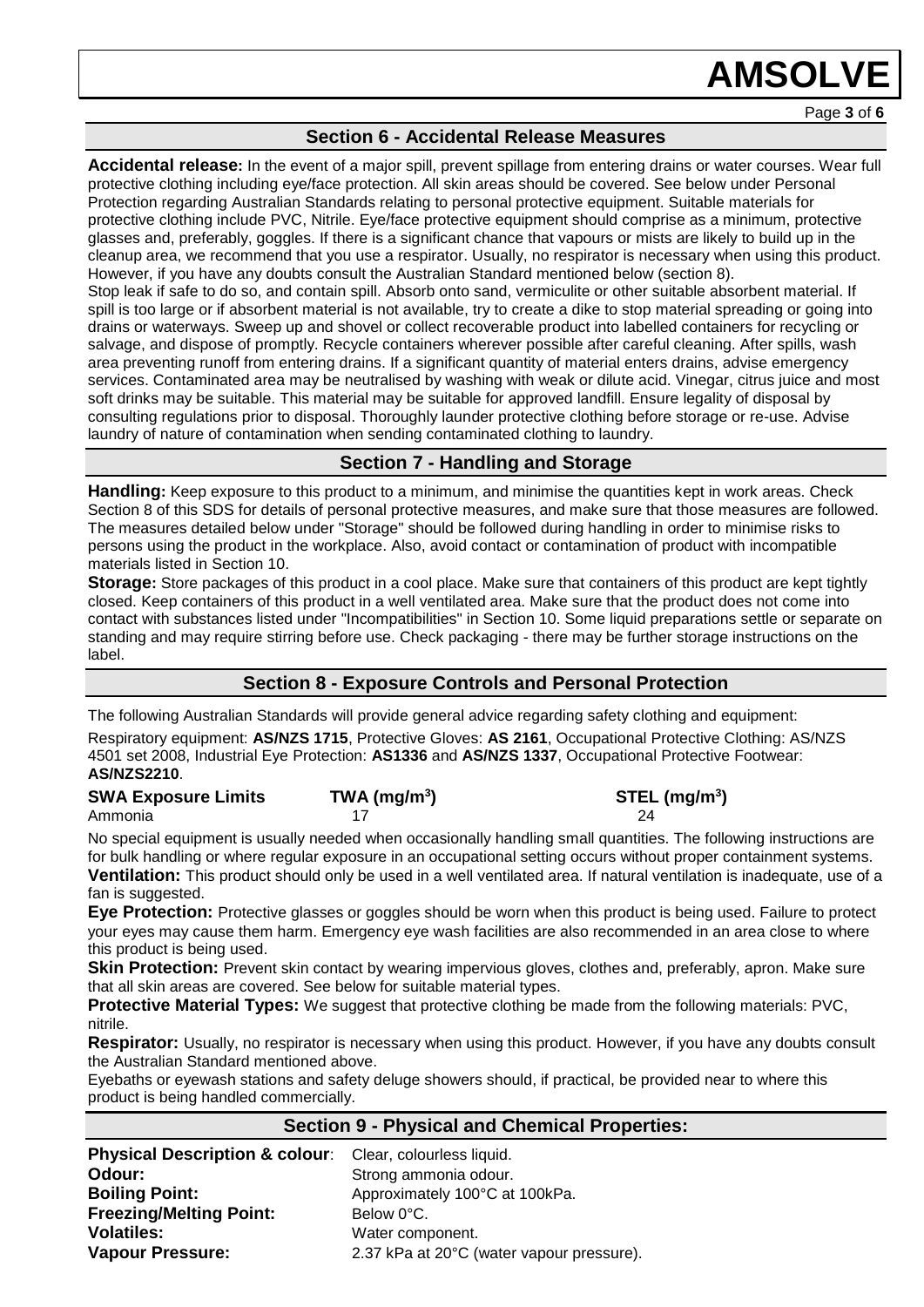**AMSOL** 

Page **4** of **6**

**Vapour Density:** As for water. **Specific Gravity:** 1.02 **Water Solubility:** Completely soluble in water. **pH:**  $12.1-12.6$  (as supplied) **Volatility:** No data. **Odour Threshold:** No data. **Evaporation Rate:** As for water. **Coeff Oil/water Distribution:** No data **Autoignition temp:** Not applicable - does not burn.

#### **Section 10 - Stability and Reactivity**

**Reactivity:** This product is unlikely to react or decompose under normal storage conditions. However, if you have any doubts, contact the supplier for advice on shelf life properties.

**Conditions to Avoid:** This product should be kept in a cool place, preferably below 30°C. Keep containers tightly closed. Keep containers and surrounding areas well ventilated.

**Incompatibilities:** acids.

**Fire Decomposition:** Only small quantities of decomposition products are expected from this product at temperatures normally achieved in a fire. This will only occur after heating to dryness. Combustion forms carbon dioxide, and if incomplete, carbon monoxide and possibly smoke. Water is also formed. May form nitrogen and its compounds, and under some circumstances, oxides of nitrogen. Occasionally hydrogen cyanide gas in reducing atmospheres. Carbon monoxide poisoning produces headache, weakness, nausea, dizziness, confusion, dimness of vision, disturbance of judgment, and unconsciousness followed by coma and death. **Polymerisation:** This product will not undergo polymerisation reactions.

### **Section 11 - Toxicological Information**

#### **Information on toxicological effects:**

| Acute toxicity                                              | May be harmful if swallowed.<br>Acute Oral LD50: Rat = approx. 1350 mg/kg<br>(calculated, based on data from components) |
|-------------------------------------------------------------|--------------------------------------------------------------------------------------------------------------------------|
| Skin corrosion/irritation                                   | Irritant.                                                                                                                |
| Serious eye damage/irritation                               | Serious eye irritation.                                                                                                  |
| Respiratory or skin sensitisation                           | No known significant effects or hazards.                                                                                 |
| Germ cell mutagenicity                                      | No known significant effects or hazards.                                                                                 |
| Carcinogenicity                                             | No known significant effects or hazards.                                                                                 |
| Reproductive toxicity                                       | No known significant effects or hazards.                                                                                 |
| Specific target organ toxicity<br>(STOT)- single exposure   | No known significant effects or hazards.                                                                                 |
| Specific target organ toxicity<br>(STOT)- repeated exposure | No known significant effects or hazards.                                                                                 |
| Aspiration hazard                                           | No known significant effects or hazards.                                                                                 |

#### **Classification of Hazardous Ingredients**

| Ingredient:        | <b>Health effects:</b>                                                        |
|--------------------|-------------------------------------------------------------------------------|
| Ammonium hydroxide | Skin burns and severe eye irritation.                                         |
| 2-Butoxy ethanol   | Harmful if swallowed, inhaled or in contact with skin. Skin and eye irritant. |
| Alkaline salts     | Skin irritation and severe eye irritation.                                    |

# **Potential Health Effects**

#### **Inhalation:**

**Short Term Exposure:** This product is an inhalation irritant. Symptoms may include headache, irritation of nose and throat and increased secretion of mucous in the nose and throat. Other symptoms may also become evident, but they should disappear after exposure has ceased if treatment is prompt.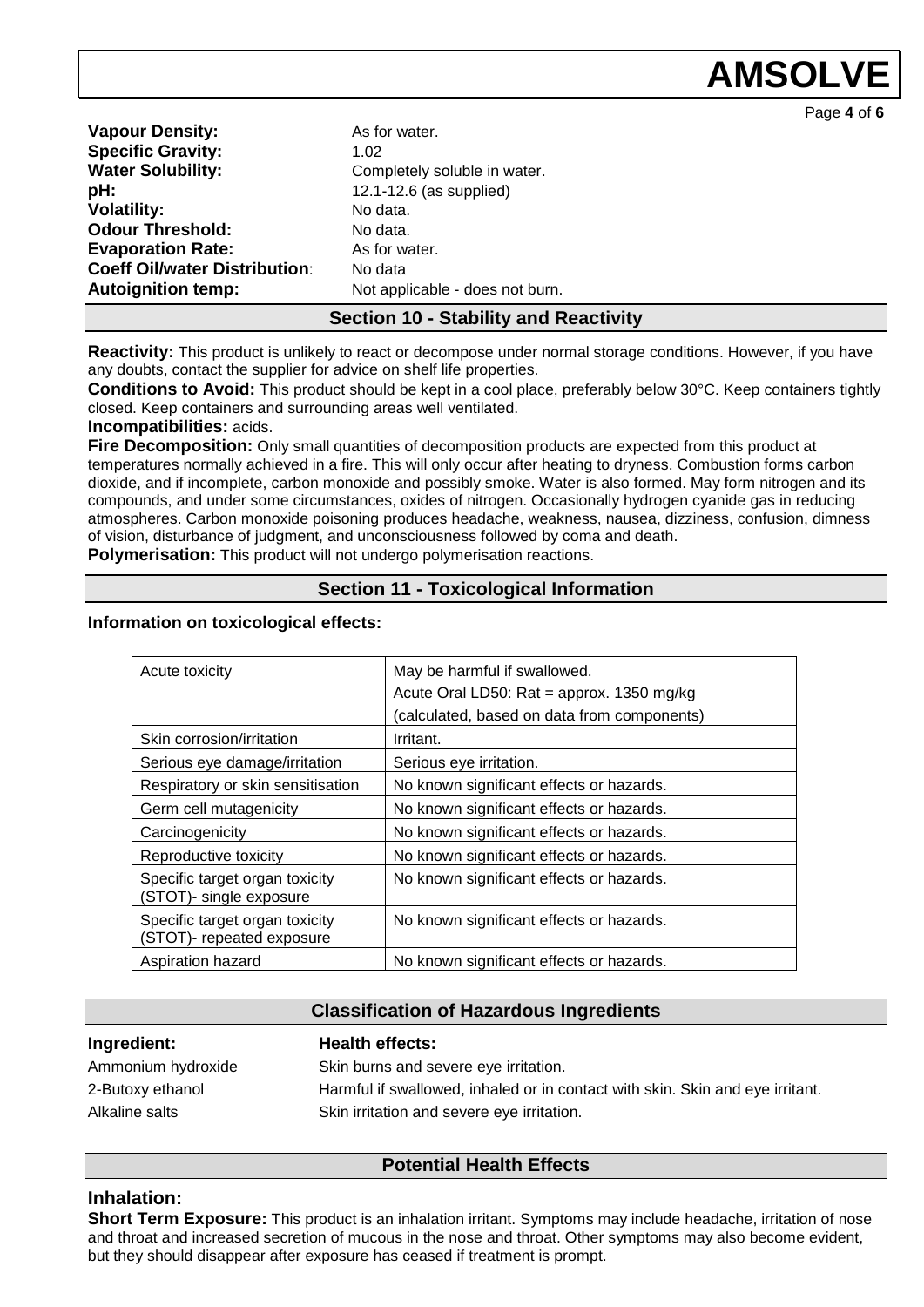**Long Term Exposure:** No data for health effects associated with long term inhalation.

### **Skin Contact:**

**Short Term Exposure:** This product is a skin irritant. Symptoms may include itchiness and reddening of contacted skin. Other symptoms may also become evident, but if treated promptly, all should disappear once exposure has ceased.

**Long Term Exposure:** No data for health effects associated with long term skin exposure.

# **Eye Contact:**

**Short Term Exposure:** This product is an eye irritant. Symptoms may include stinging and reddening of eyes and watering which may become copious. Other symptoms may also become evident. If exposure is brief, symptoms should disappear once exposure has ceased. However, lengthy exposure or delayed treatment may cause permanent damage.

**Long Term Exposure:** No data for health effects associated with long term eye exposure.

### **Ingestion:**

**Short Term Exposure:** Significant oral exposure is considered to be unlikely. However, this product is an oral irritant. Symptoms may include burning sensation and reddening of skin in mouth and throat. Other symptoms may also become evident, but all should disappear once exposure has ceased.

**Long Term Exposure:** No data for health effects associated with long term ingestion.

### **Carcinogen Status:**

**SWA:** No significant ingredient is classified as carcinogenic by SWA.

**NTP:** No significant ingredient is classified as carcinogenic by NTP.

**IARC:** No significant ingredient is classified as carcinogenic by IARC.

# **Section 12 - Ecological Information**

This product is harmful to aquatic organisms. Insufficient data to be sure of status. Expected to not be an environmental hazard.

# **Section 13 - Disposal Considerations**

**Disposal:** Containers should be emptied as completely as practical before disposal. If possible, recycle product and containers either in-house or send to recycle company. If this is not practical, send to a commercial waste disposal site.

#### **Section 14 - Transport Information**

**UN Number:** This product is not classified as a Dangerous Good by ADG, IATA or IMDG/IMSBC criteria. No special transport conditions are necessary unless required by other regulations.

# **Section 15 - Regulatory Information**

**AICS:** All of the significant ingredients in this formulation are compliant with NICNAS regulations. The following ingredient: Ammonium hydroxide, is mentioned in the SUSMP.

# **Section 16 - Other Information**

#### **This SDS contains only safety-related information. For other data see product literature.**

THIS SDS SUMMARISES OUR BEST KNOWLEDGE OF THE HEALTH AND SAFETY HAZARD INFORMATION OF THE PRODUCT AND HOW TO SAFELY HANDLE AND USE THE PRODUCT IN THE WORKPLACE. EACH USER MUST REVIEW THIS SDS IN THE CONTEXT OF HOW THE PRODUCT WILL BE HANDLED AND USED IN THE WORKPLACE.

IF CLARIFICATION OR FURTHER INFORMATION IS NEEDED TO ENSURE THAT AN APPROPRIATE RISK ASSESSMENT CAN BE MADE, THE USER SHOULD CONTACT THIS COMPANY SO WE CAN ATTEMPT TO PROVIDE ADDITIONAL INFORMATION. OUR RESPONSIBILITY FOR PRODUCTS SOLD IS SUBJECT TO OUR STANDARD TERMS AND CONDITIONS, A COPY OF WHICH IS SENT TO OUR CUSTOMERS AND IS ALSO AVAILABLE ON REQUEST.

#### Please read all labels carefully before using product.

This SDS is prepared in accord with the SWA document "Preparation of Safety Data Sheets for Hazardous Chemicals - Code of Practice" (December 2011) and is Copyright ©.

#### **Abbreviations and Definitions of terms used:**

|          | less than                                   |  |
|----------|---------------------------------------------|--|
| >        | greater than                                |  |
| ADG CODE | Australian Code for the Transport of        |  |
|          | Dangerous Goods by Road and Rail (7th       |  |
|          | edition)                                    |  |
| AICS     | Australian Inventory of Chemical Substances |  |
| CAS      | <b>Chemical Abstracts Service (Registry</b> |  |
|          | Number)                                     |  |

| COD             | Chemical Oxygen Demand                                                                                                    |
|-----------------|---------------------------------------------------------------------------------------------------------------------------|
| deg C           | Degrees Celsius                                                                                                           |
|                 | gram                                                                                                                      |
| a/L             | grams per litre                                                                                                           |
| Hazchem<br>Code | Emergency action code of numbers and<br>letters that provide information to emergency<br>services especially firefighters |
| HSIS            | Hazardous Substance Information System                                                                                    |